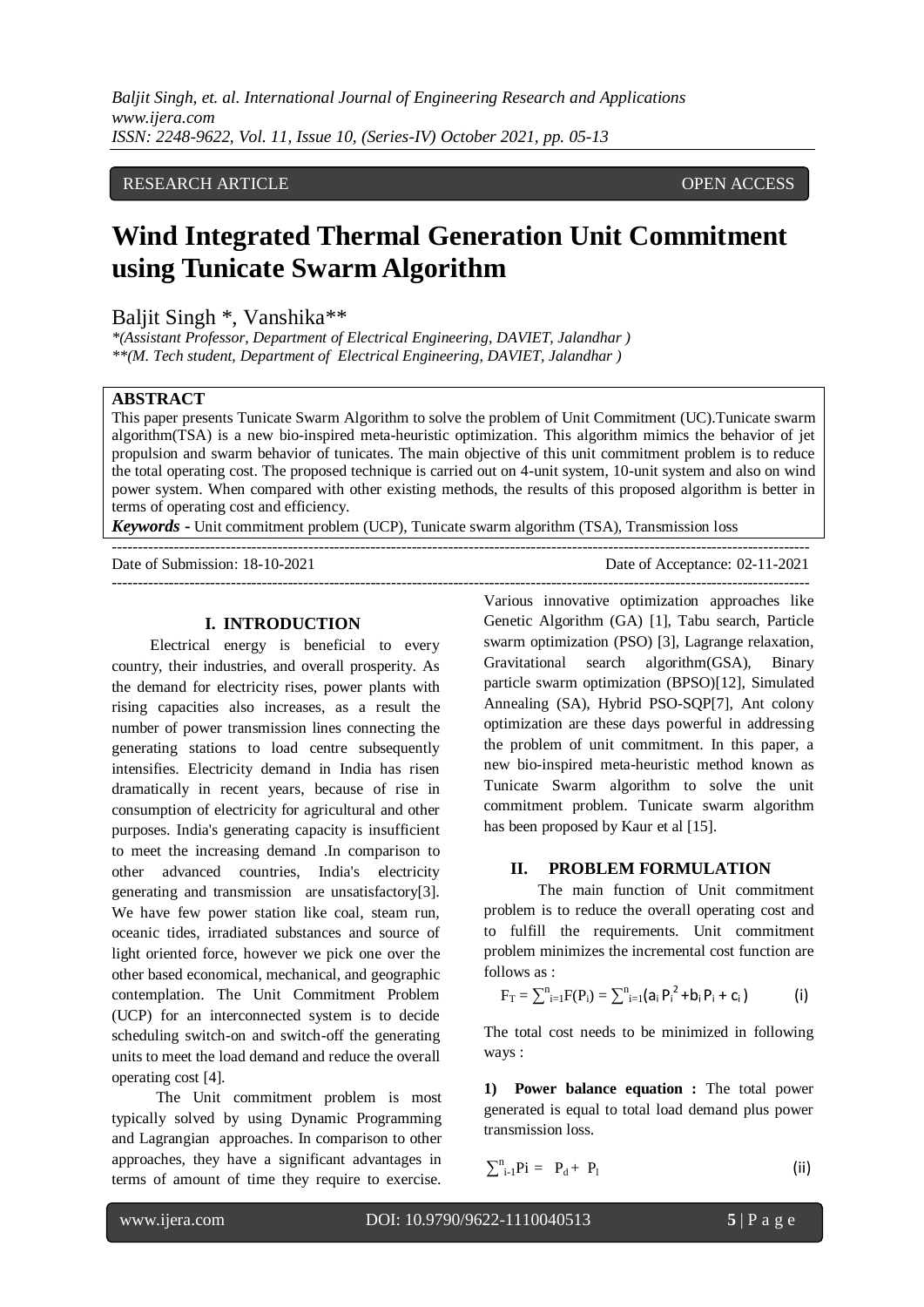Transmission loss are represented as B-coefficient is a component of power generator. Transmission loss is injected in real power are found to be quadratic nature under normal operating condition. The ideal form of loss formula representing B-coefficient as:

$$
P_{l} = \sum_{i=1}^{n} \sum_{j=1}^{n} P_{i} B_{ij} P_{j} \qquad \qquad \dots (iii)
$$

**2) Generator limits :** The power generation of individual generator needs to be restricted in between its minimum and maximum limits.

$$
P_i^{\min} \le P_i \le P_i^{\max} \dots i = 1, 2, \dots n
$$
 ... (iv)

Where

 $F_T$ : total fuel cost of generator

Pi : total power generated

 $a_{i}$ ,  $b_{i}$ ,  $c_{i}$ : fuel cost coefficient of i<sup>th</sup> generator, Rs/MW<sup>2</sup> h, Rs/MW h ,Rs/h

n : generator bus

P<sub>d</sub>: total load demand MW

P<sub>1</sub>: total transmission loss MW

Bij : coefficient loss

 $P_i$ ,  $P_j$ : real power injection in i<sup>th</sup> and j<sup>th</sup> bus

 $P_i^{min}$ ,  $P_i^{max}$  : minimum and maximum value of  $i^{th}$ generator MW

#### **III. TUNICATE SWARM ALGORITHM**

 Tunicates have the potential to locate the source of food sight in the sea. They have no concept about the source of food at a particular search space. There are two such behaviors due to which tunicates are able to locate their food. These includes : jet propulsion and swarm behavior. The following three condition need to be fulfilled by tunicates[15] .To mathematically model the behavior of jet propulsion :

**1) Avoid dispute among search agents**  For determining the location of new search agent Vector  $A$  is deployed.

$$
\mathbf{A} = \mathbf{A} \mathbf{G} \quad \mathbf{A} \tag{v}
$$

$$
\mathbf{\hat{G}} = \mathbf{r}_2 + \mathbf{r}_3 - \mathbf{\hat{F}} \tag{vi}
$$

$$
F = 2. r_1
$$
 (vii)

where G represents gravitational force, F represents water steam advection in deep sea,  $r_1$ ,  $r_2$  $r_3$  represents random variables range lies from [0,1]. Equation of  $^{\rightarrow}$  M

$$
\mathbf{M} = [P_{\min} + r_1, P_{\max} - P_{\min}]
$$
 (viii)

where<sup>+</sup> M represents social forces between search agents, P<sub>min</sub> and P<sub>max</sub> address the initial and secondary rates to make social interactions.

#### **2) Step more toward the best acquaintance**

By escaping the tension between neighbors, the search agent moves towards the finest neighbors.

$$
P D = | F S - r_{and} . P_p (\mathbf{\hat{x}}) |
$$
 (ix)

where  $P_p$  represents tunicate location,  $FS$ represents food source's location, P D represents separation between food source and search agent, x shows current iteration,  $P_{min}$  and  $P_{max}$  address the initial and secondary rates to make social connection,  $r_{and}$  shows random values from 0 to 1.

### **3) Join towards the search agent having maximum fitness value**

Tunicate tries to sustain their food source around the search agent.

$$
P_p(\vec{x}) = \{F \vec{S} + \vec{A} \cdot P \vec{D}, \text{ if } r_{\text{and}} \ge 0.5
$$

$$
\{F \vec{S} + \vec{A} \cdot P \vec{D}, \text{ if } r_{\text{and}} < 0.5 \tag{x}
$$

where  $P_p(\vec{x})$  represents new position of tunicate with respect to position of food source F  $\bar{S}$ .

#### **4) Swarm Behavior**

All tunicates keep on revising their position with respect to first second tunicates. This is represented as :

$$
P_p(\vec{x}+1) = P_p(\vec{x}) + P_p(\vec{x}+1) / 2 + r_1
$$
 (xi)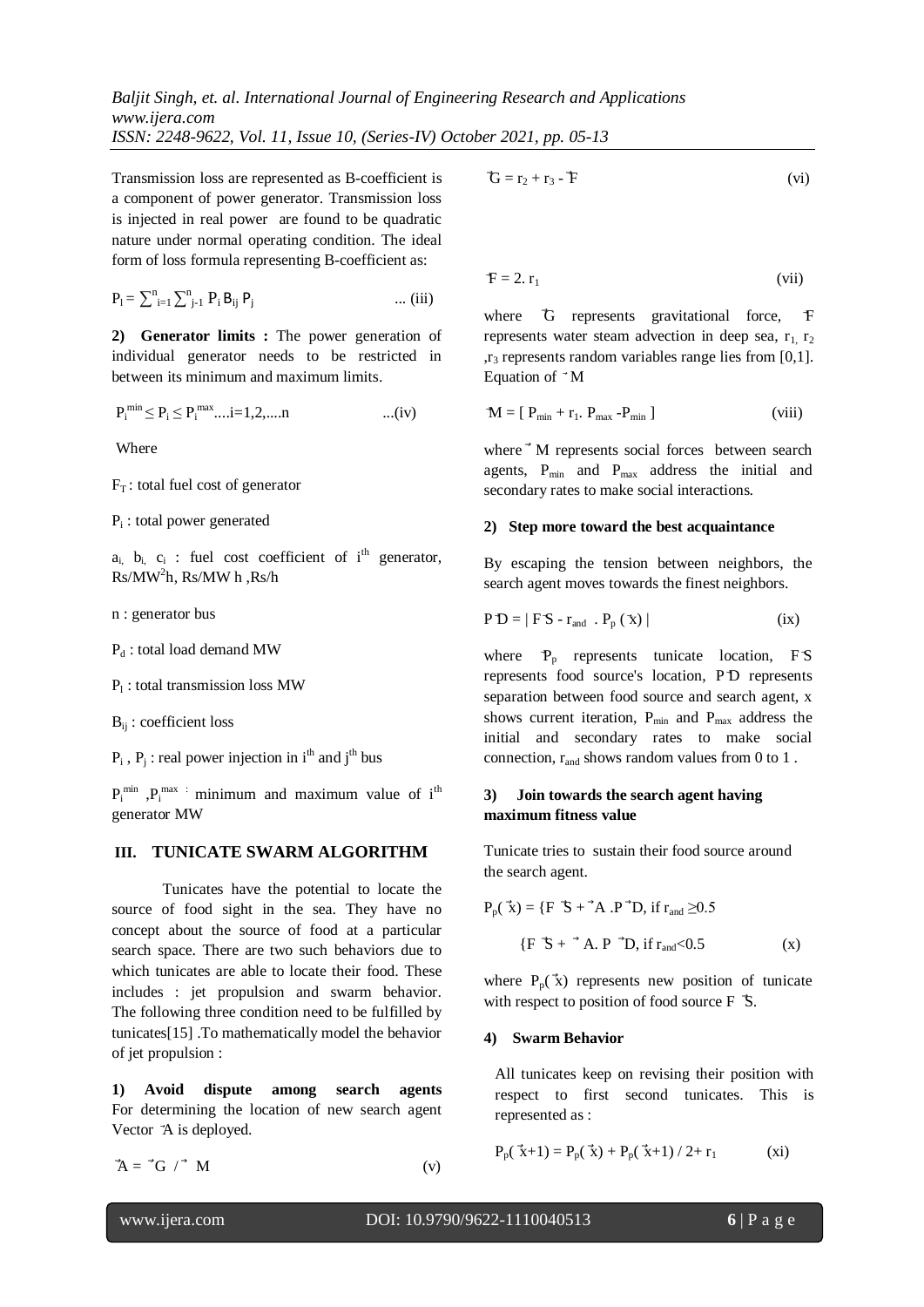where  $P_p(\vec{x}+1)$  shows updated position of search agent .

### **3.1 Flow chart of TSA**



### **V. RESULTS & DISCUSSIONS**

 The problem of Unit Commitment is solved by Tunicate Swarm Algorithm (TSA) in three different test cases to see how well it can optimize the objective function, it was constrained by producing system of power ranges of generating units and initial parameters were also considered. The number of times each test scenario was iterated 1000. In all three cases, the tunicate population ranges from 50 to 100.

**1) Test System 1 :** We have considered 4 generating units which contain initial parameters such as cost coefficient, maximum and minimum values, minimum up and down time, Hot and Cold start-up costs, Initial status along with 8-hour load pattern represented in table no 4.1and 4.2. Unit commitment for four generator is resolved with TSA and their results shown in table no 4.3 are analyze along with LR and PSO-LR shown in table no 4.4 and reference no [8].

**Table 4.1**: Four-Generating unit data

| <b>Parameter</b>            | Unit1  | Unit2  | Unit3          | Unit4  |  |
|-----------------------------|--------|--------|----------------|--------|--|
| $P_{max}(MW)$               | 300    | 250    | 80             | 60     |  |
| $P_{min}(MW)$               | 75     | 60     | 25             | 20     |  |
| $a$ (\$/MW <sup>2</sup> hr) | 684.74 | 585.62 | 213.00         | 252.00 |  |
| $b$ (\$/MWhr)               | 16.83  | 16.95  | 20.74          | 23.60  |  |
| $c$ (\$/hr)                 | 0.0021 | 0.0042 | 0.0018         | 0.0034 |  |
| Min up                      | 5      | 5      | 4              | 1      |  |
| time(hr)                    |        |        |                |        |  |
| Min down                    | 4      | 3      | $\mathfrak{D}$ | 1      |  |
| time(hr)                    |        |        |                |        |  |
| Hot start-                  | 500    | 170    | 150            | 0      |  |
| up $cost(\$)$               |        |        |                |        |  |
| Cold start-                 | 1100   | 400    | 350            | 0.02   |  |
| up cost $(\$)$              |        |        |                |        |  |
| Cold star-                  | 5      | 5      | 4              | 0      |  |
| up hrs(hr)                  |        |        |                |        |  |
| <b>Initial</b>              | 8      | 8      | $-5$           | -6     |  |
| status(hr)                  |        |        |                |        |  |

**Table 4.2**: Load Pattern for Four-unit system

| Hour $(h)$ | Load (MW) |
|------------|-----------|
|            | 450       |
|            | 530       |
|            | 600       |
|            | 540       |
|            | 400       |
|            | 280       |

l

www.ijera.com DOI: 10.9790/9622-1110040513 **7** | P a g e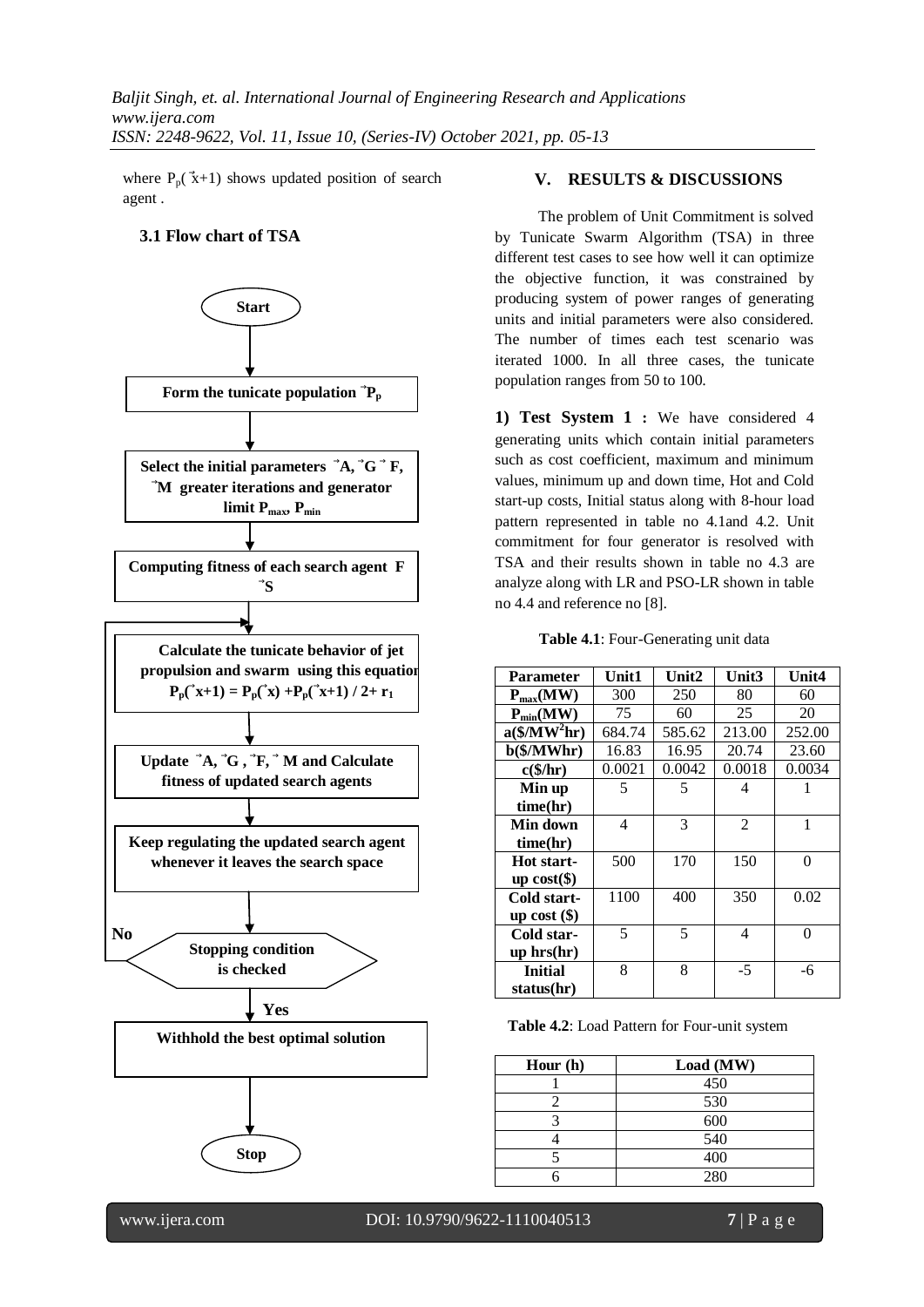| $\sim$ $\sim$ |
|---------------|
|               |

| Table 4.3 : TSA results for 4-unit system |     |                |          |          |                                          |  |  |
|-------------------------------------------|-----|----------------|----------|----------|------------------------------------------|--|--|
| Load                                      | G1  | G <sub>2</sub> | G3       | G4       | Fuel<br>cost(Rs/hr)                      |  |  |
| 450                                       | 300 | 150            | $\Omega$ | 0        | 9146.725                                 |  |  |
| 530                                       | 300 | 205            | 25       | 0        | 10892.24                                 |  |  |
| 600                                       | 300 | 250            | 30       | 20       | 12571.614                                |  |  |
| 540                                       | 300 | 215            | 25       | 0        | 11079.38                                 |  |  |
| 400                                       | 300 | 0              | 80       | 20       | 8525.5386                                |  |  |
| 280                                       | 255 | 0              | 25       | 0        | 6395.2986                                |  |  |
| 290                                       | 265 | $\Omega$       | 25       | $\Omega$ | 6571.2786                                |  |  |
| 500                                       | 300 | 200            | 0        | 0        | 10066.36                                 |  |  |
| Start-up<br>$Cost=150.02$                 |     |                |          |          | <b>Total Operating Cost=</b><br>74476.08 |  |  |

**Table 4.4**: Comparison result of TSA for 4-unit system

| Technique   | $LR$ [8] | <b>PSO-LR</b> [8] | <b>TSA</b> |
|-------------|----------|-------------------|------------|
| Cost(Rs/hr) | 75231.9  | 74808             | 74476.08   |

**2) Test System 2:**We have considered 10generating u units which contain initial parameters such as cost coefficient, maximum and minimum values, minimum up and down time, Hot and cold start-up costs, initial status along with 24-hour load pattern represented in table no 4.5and 4.6. The problem of unit commitment resolved with TSA and their results represent in table no 4.7 are analyze with other methods shown in table 4.8.

**Table 4.5** : 10- Generating unit data



**Fig 4.1**: TSA Cost Comparison



| <b>Parameters</b>           | <b>Unit1</b> | Unit $2$ | Unit <sub>3</sub> | Unit4   | Unit <sub>5</sub> |
|-----------------------------|--------------|----------|-------------------|---------|-------------------|
|                             |              |          |                   |         |                   |
| $P_{max}(MW)$               | 455          | 455      | 130               | 130     | 162               |
| $P_{min}(MW)$               | 150          | 150      | 20                | 20      | 25                |
| $a$ (\$/MW <sup>2</sup> hr) | 1000         | 970      | 700               | 680     | 450               |
| $b$ (\$/MWhr)               | 16.19        | 17.26    | 16.60             | 16.50   | 19.70             |
| $c$ (\$/hr)                 | 0.00048      | 0.00031  | 0.002             | 0.00211 | 0.00398           |
| Min up                      | 8            | 8        | 5                 | 5       | 6                 |
| time(MW)                    |              |          |                   |         |                   |
| Min down                    | 8            | 8        | 5                 | 5       | 6                 |
| time(MW)                    |              |          |                   |         |                   |
| Hot start-up                | 4500         | 5000     | 550               | 560     | 900               |
| $cost(\$))$                 |              |          |                   |         |                   |

l

www.ijera.com DOI: 10.9790/9622-1110040513 **8** | P a g e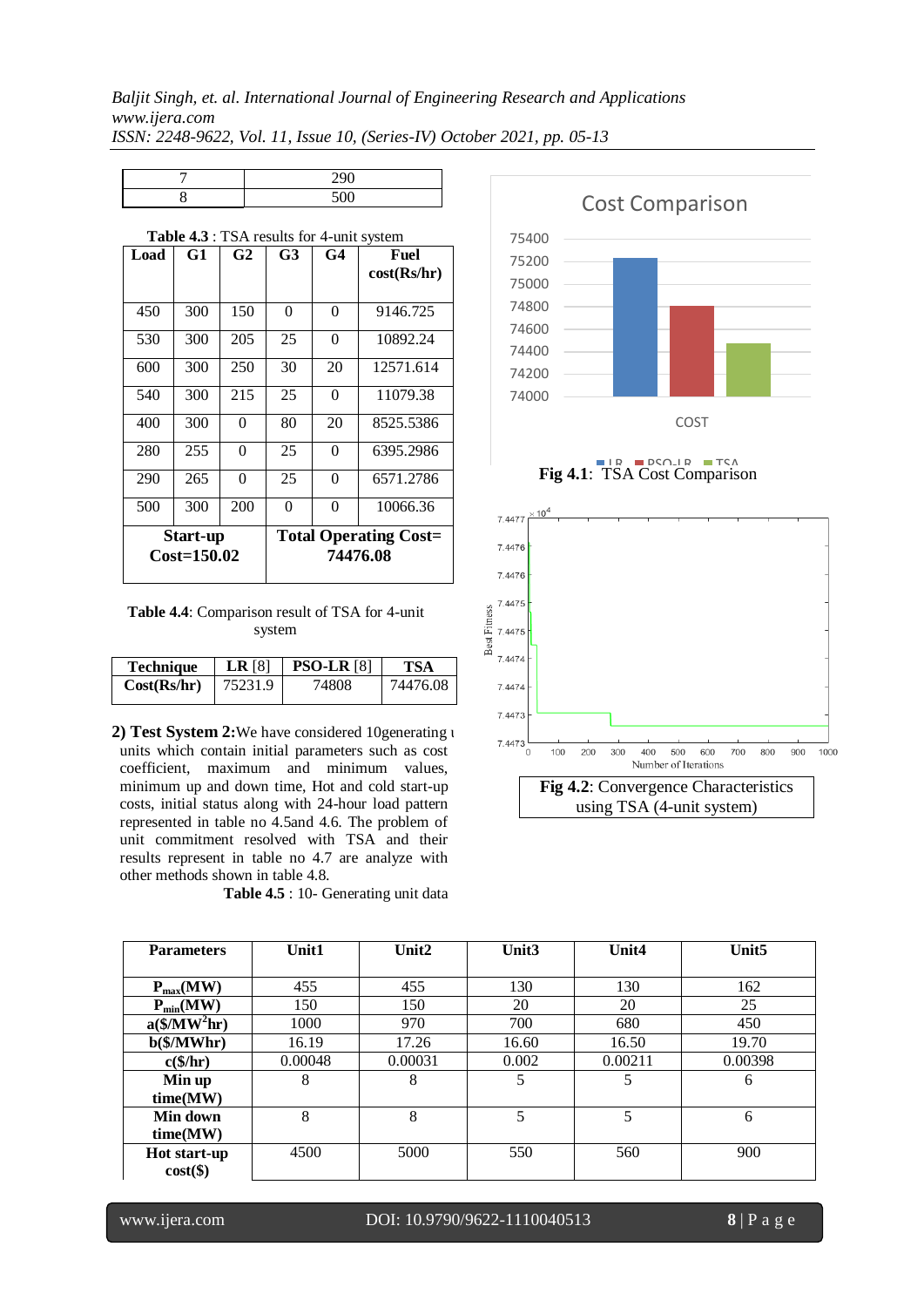| Cold start-up<br>$cost(\$))$ | 9000 | 10000 | 1100 | 1120 | 1800 |
|------------------------------|------|-------|------|------|------|
| Cold start-up<br>hrs(hr)     |      |       |      |      |      |
| Initial status(h)            |      |       | -0   | -0   | ت-   |

| <b>Parameters</b>           | Unit <sub>6</sub> | Unit7          | Unit <sub>8</sub> | Unit <sub>9</sub> | Unit10   |
|-----------------------------|-------------------|----------------|-------------------|-------------------|----------|
|                             |                   |                |                   |                   |          |
| $P_{max}(MW)$               | 80                | 85             | 55                | 55                | 55       |
| $P_{min}(MW)$               | 20                | 25             | 10                | 10                | 10       |
| $a$ (\$/MW <sup>2</sup> hr) | 370               | 480            | 660               | 665               | 670      |
| $b$ (\$/MW                  | 22.26             | 27.74          | 25.92             | 27.27             | 27.79    |
| hr)                         |                   |                |                   |                   |          |
| $c$ (\$/hr)                 | 0.00712           | 0.00079        | 0.00413           | 0.00222           | 0.00173  |
| Min up time $(\$)$          | 3                 | 3              |                   |                   |          |
| Min down time $(\$)$        | 3                 | 3              |                   |                   |          |
| Hot start-up $cost(\$)$     | 170               | 260            | 30                | 30                | 30       |
| Cold start-up               | 340               | 520            | 60                | 60                | 60       |
| $cost(\$))$                 |                   |                |                   |                   |          |
| Cold start-up               | $\mathfrak{D}$    | $\overline{2}$ | $\theta$          | $\Omega$          | $\theta$ |
| hrs(hr)                     |                   |                |                   |                   |          |
| Initial status(hr)          | $-3$              | $-3$           | $-1$              | $-1$              | $-1$     |

**Table 4.6 :** Load Pattern for Ten-generating units

| Hour(h) | Load(MW) | Hour(h) | Load(MW) | Hour(h) | Load(MW) |
|---------|----------|---------|----------|---------|----------|
|         | 700      |         | 1300     |         | 1000     |
|         | 750      | 10      | 1400     | 18      | 1100     |
|         | 850      | 11      | 1450     | 19      | 1200     |
|         | 950      | 12      | 1500     | 20      | 1400     |
|         | 1000     | 13      | 1400     | 21      | 1300     |
|         | 1100     | 14      | 1300     | 22      | 1100     |
|         | 1150     | 15      | 1200     | 23      | 900      |
|         | 1200     | 16      | 1050     | 24      | 800      |

**Table 4.7 :** TSA results for 10-unit system

| Load | G1  | G2  | G <sub>3</sub> | G <sub>4</sub>   | G5       | G6             | G7           | G8             | G9               | G10      |
|------|-----|-----|----------------|------------------|----------|----------------|--------------|----------------|------------------|----------|
| 700  | 455 | 245 | $\Omega$       | $\Omega$         | $\Omega$ | $\Omega$       | $\Omega$     | $\Omega$       | $\mathbf{0}$     | $\Omega$ |
| 750  | 455 | 295 | $\Omega$       | $\boldsymbol{0}$ | $\Omega$ | $\Omega$       | $\theta$     | $\Omega$       | $\boldsymbol{0}$ | $\Omega$ |
| 850  | 455 | 370 | $\Omega$       | $\mathbf{0}$     | 25       | $\Omega$       | $\theta$     | $\Omega$       | $\mathbf{0}$     | $\Omega$ |
| 950  | 455 | 455 | $\Omega$       | $\overline{0}$   | 40       | $\overline{0}$ | $\theta$     | $\mathbf{0}$   | $\mathbf{0}$     | $\Omega$ |
| 1000 | 455 | 390 | 130            | $\Omega$         | 25       | $\Omega$       | $\theta$     | $\theta$       | $\mathbf{0}$     | $\Omega$ |
| 1100 | 455 | 360 | 130            | 130              | 25       | $\Omega$       | $\theta$     | $\Omega$       | $\mathbf{0}$     | $\Omega$ |
| 1150 | 455 | 410 | 130            | 130              | 25       | $\Omega$       | $\theta$     | $\overline{0}$ | $\boldsymbol{0}$ | $\Omega$ |
| 1200 | 455 | 455 | 130            | 130              | 30       | $\Omega$       | $\mathbf{0}$ | $\mathbf{0}$   | $\mathbf{0}$     | $\theta$ |
| 1300 | 455 | 455 | 130            | 130              | 100      | 20             | $\Omega$     | 10             | $\mathbf{0}$     | $\Omega$ |
| 1400 | 455 | 455 | 130            | 130              | 162      | 33             | 25           | 10             | $\mathbf{0}$     | $\Omega$ |
| 1450 | 455 | 55  | 130            | 130              | 162      | 73             | 25           | $\overline{0}$ | 10               | 10       |
| 1500 | 455 | 455 | 130            | 130              | 162      | 80             | 25           | 43             | 10               | 10       |
| 1400 | 455 | 455 | 130            | 130              | 162      | 33             | 25           | 10             | $\Omega$         | $\Omega$ |
| 1300 | 455 | 455 | 130            | 130              | 85       | 20             | 25           | $\Omega$       | $\Omega$         | $\Omega$ |
| 1200 | 455 | 455 | 130            | 130              | 30       | $\Omega$       | $\Omega$     | $\Omega$       | $\boldsymbol{0}$ | $\Omega$ |
| 1050 | 455 | 310 | 130            | 130              | 25       | $\Omega$       | $\Omega$     | $\Omega$       | $\boldsymbol{0}$ | $\Omega$ |
| 1000 | 455 | 260 | 130            | 130              | 25       | $\Omega$       | $\Omega$     | $\Omega$       | $\mathbf{0}$     | $\Omega$ |
| 1100 | 455 | 360 | 130            | 130              | 25       | $\Omega$       | $\mathbf{0}$ | $\mathbf{0}$   | $\mathbf{0}$     | $\Omega$ |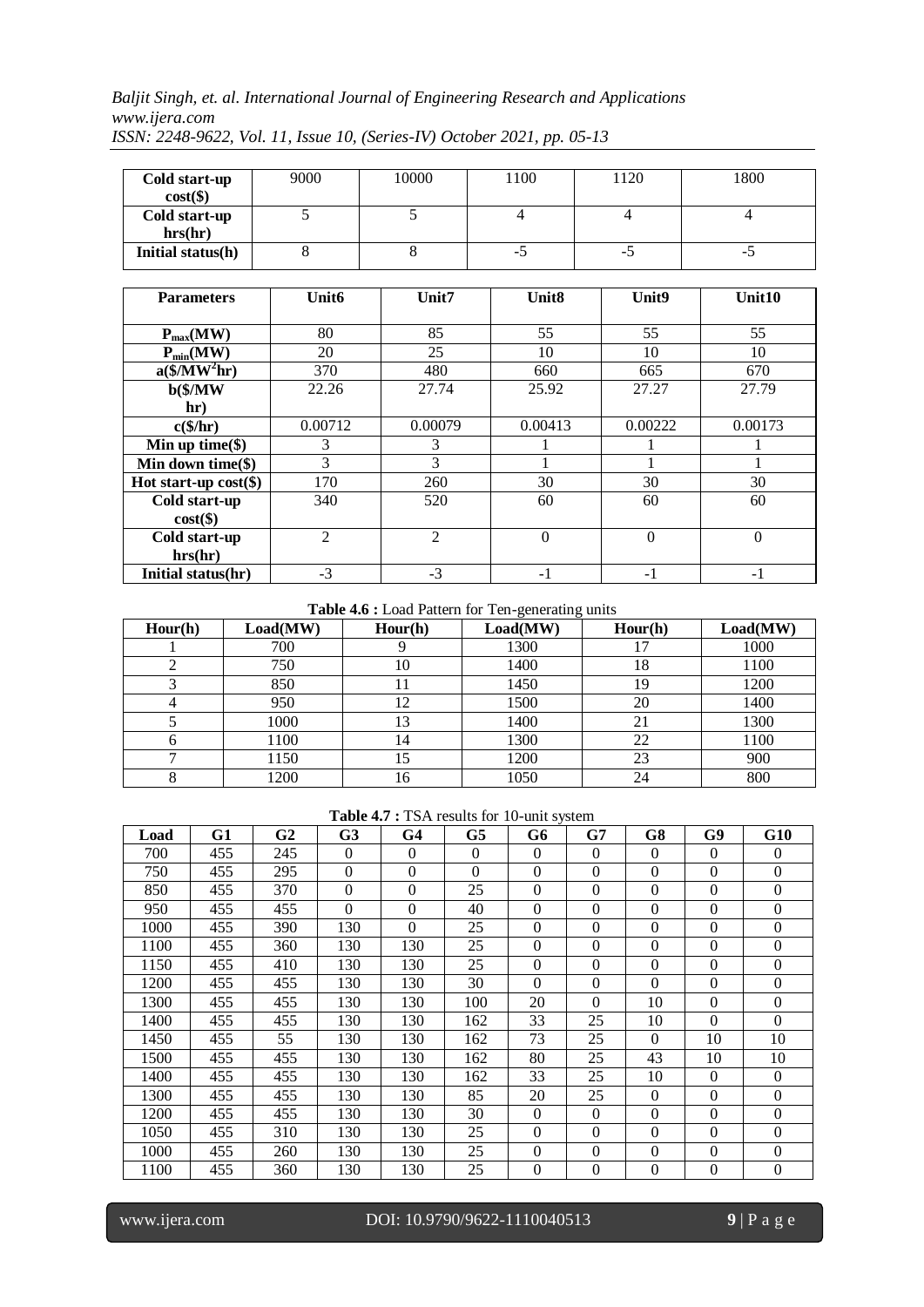| 1200                   | 455 | 455 | 130 | 130 | 30  |    |                                     |    |  |  |
|------------------------|-----|-----|-----|-----|-----|----|-------------------------------------|----|--|--|
| 1400                   | 455 | 455 | 130 | 130 | 162 | 33 | 25                                  | 10 |  |  |
| 1300                   | 455 | 455 | 130 | 130 | 85  | 20 | 25                                  |    |  |  |
| 1100                   | 455 | 455 |     |     | 145 | 20 | 25                                  |    |  |  |
| 900                    | 455 | 420 |     |     | 25  |    |                                     |    |  |  |
| 800                    | 455 | 345 |     |     |     |    |                                     |    |  |  |
| Start-up $cost = 4070$ |     |     |     |     |     |    | Total operating $Cost = 564018.015$ |    |  |  |



**Table 4.8 :** Comparison result of TSA for 10-unit system

| <b>Techniques</b>                                                         | Cost       |
|---------------------------------------------------------------------------|------------|
| Lagrangian search Genetic Algorithm(LSGA) [2]                             | 609,023.69 |
| Improved binary particle swarm<br>Optimization(IBPSO) [12]                | 599,782    |
| New genetic algorithm [5]                                                 | 591,715    |
| <b>PSO</b> [1]                                                            | 581,450    |
| Binary Particle swarm Optimization with bit change<br>mutation(MPSO) [10] | 574,905    |
| HPSO [3]                                                                  | 574,153    |
| <b>LCA-PSO</b> [13]                                                       | 570,006    |
| Two-stage genetic based technique [11]                                    | 568,315    |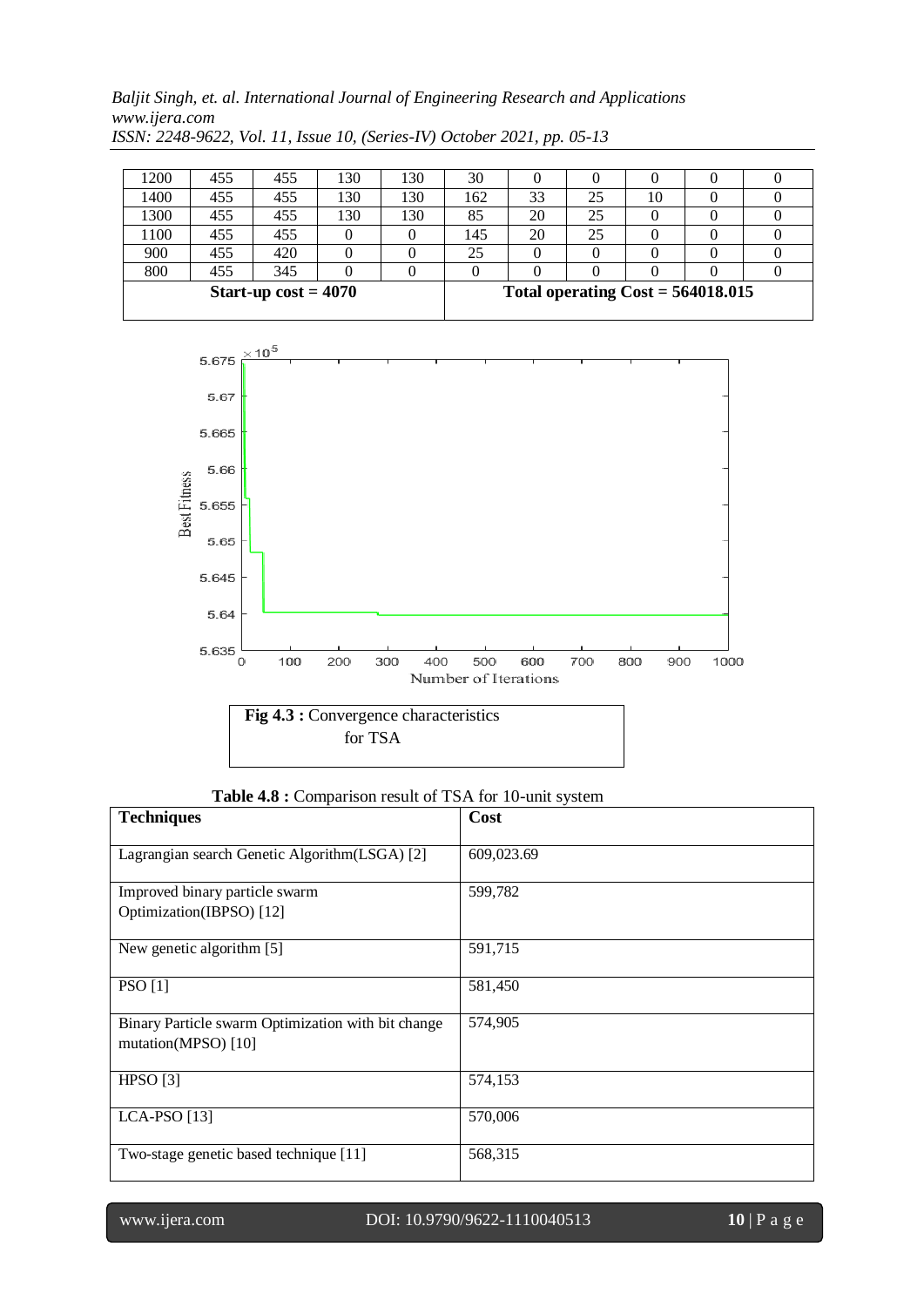| Hybrid PSO-SQP [7]                         | 568,032.3    |
|--------------------------------------------|--------------|
| BCGA[6]                                    | 567,367      |
| SM [9]                                     | 566,686      |
| LR [9]                                     | 566,107      |
| GA [9]                                     | 565,866      |
| Genetic algorithm (GA) [1]                 | 565,852      |
| Enhanced simulated annealing(ESA) [9]      | 565,828      |
| Lagrangain relaxation (LR) [1]             | 565,825      |
| Dynamic Programming (DP) [1]               | 565,825      |
| Improved Lagrangain relaxation(ILR) [8]    | 565,823.23   |
| LRPSO <sup>[8]</sup>                       | 565,275.2    |
| <b>NPSO</b> [14]                           | 565,213.00   |
| Hybrid PSO-GWO [14]                        | 565,210.2564 |
| <b>Tunicate Swarm Algorithm</b> [proposed] | 564018       |

**3) Test system 3:** The Tunicate swarm algorithm method's performance is evaluated using a conventional test system including producing units and one wind farm over a horizon of 24 hours. Reference no.16 is used for producing unit data and load demand. The wind farm is made up of 20 generators wind turbine as identical version which are working in parallel.

|  |  |  |  |  |  | <b>Table 4.9 : Data for Wind Power Generation</b> |
|--|--|--|--|--|--|---------------------------------------------------|
|--|--|--|--|--|--|---------------------------------------------------|

| Interval(h)    | Wind<br>power(MW) | Interval(h) | Wind<br>power(MW) | Interval(h) | Wind<br>power(MW) |
|----------------|-------------------|-------------|-------------------|-------------|-------------------|
| 1              | 42.602            | 9           | 21.784            | 17          | 72.194            |
| $\overline{2}$ | 35.409            | 10          | 15.01             | 18          | 49.655            |
| 3              | 60                | 11          | 24.383            | 19          | 36.44             |
| $\overline{4}$ | 17.193            | 12          | 27.058            | 20          | 57.185            |
| 5              | 20                | 13          | 41.233            | 21          | 64.243            |
| 6              | 31.309            | 14          | 50.478            | 22          | 85.541            |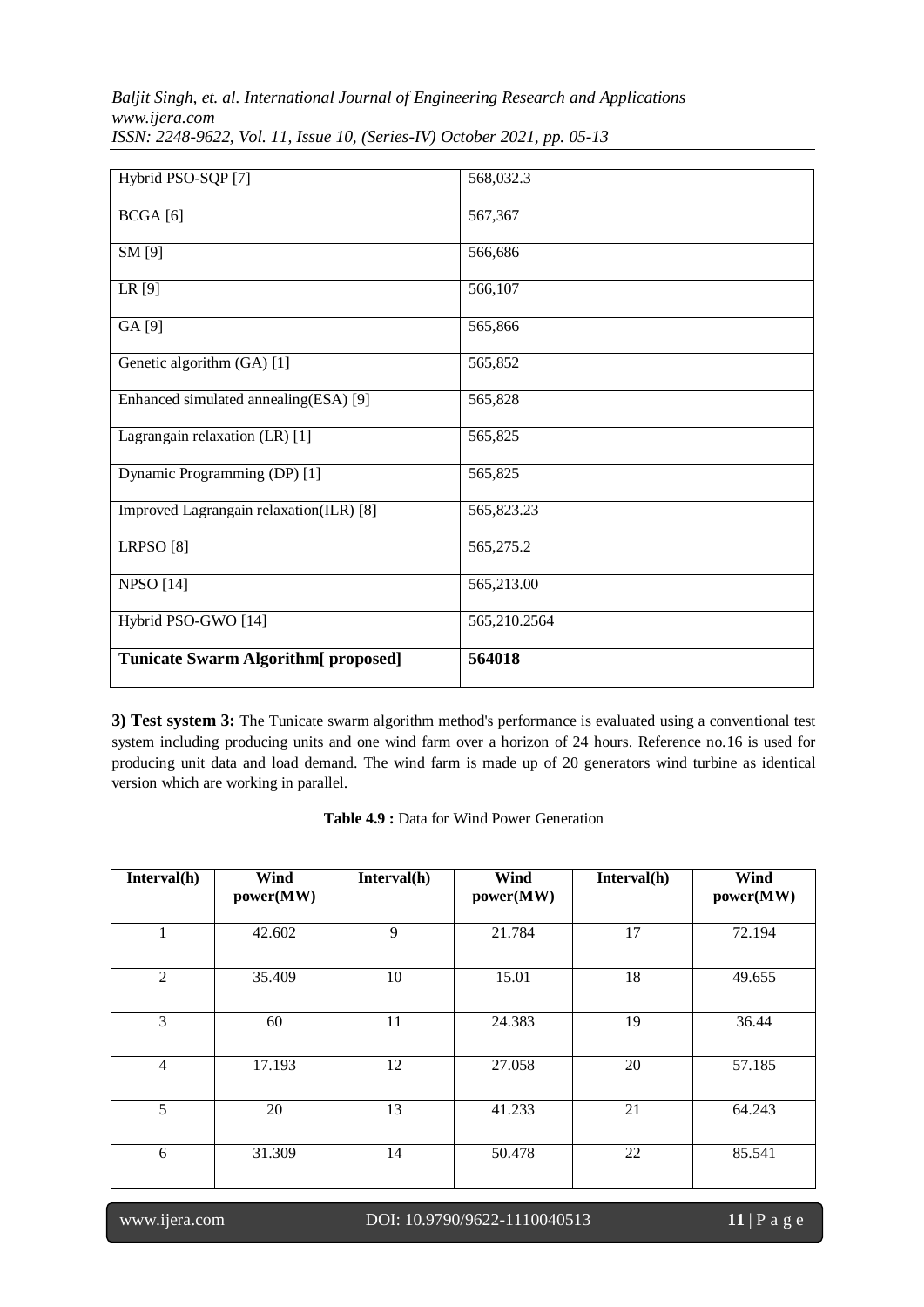| 40     |    | 80     | ر_ر | 70.677 |
|--------|----|--------|-----|--------|
| 32.802 | 10 | 98.559 | 24  | 61.298 |





| <b>Table 4.10 :</b> TSA results for Wind Data System |            |     |                |                  |                |                 |                  |                  |                  |                  |                  |
|------------------------------------------------------|------------|-----|----------------|------------------|----------------|-----------------|------------------|------------------|------------------|------------------|------------------|
| Load<br>(MW)                                         | $P_{wind}$ | G1  | G <sub>2</sub> | G <sub>3</sub>   | G <sub>4</sub> | G5              | G6               | G7               | G8               | G9               | G10              |
| 700                                                  | 42.602     | 455 | 202.398        | $\mathbf{0}$     | $\overline{0}$ | $\Omega$        | $\boldsymbol{0}$ | $\boldsymbol{0}$ | $\mathbf{0}$     | $\mathbf{0}$     | $\mathbf{0}$     |
| 750                                                  | 35.049     | 455 | 259.591        | $\overline{0}$   | $\mathbf{0}$   | $\Omega$        | $\boldsymbol{0}$ | $\overline{0}$   | $\boldsymbol{0}$ | $\mathbf{0}$     | $\mathbf{0}$     |
| 850                                                  | 60         | 455 | 335            | $\boldsymbol{0}$ | $\theta$       | $\Omega$        | $\boldsymbol{0}$ | $\overline{0}$   | $\boldsymbol{0}$ | $\mathbf{0}$     | $\boldsymbol{0}$ |
| 950                                                  | 17.193     | 455 | 452.807        | $\mathbf{0}$     | $\mathbf{0}$   | $\overline{25}$ | $\boldsymbol{0}$ | $\boldsymbol{0}$ | $\boldsymbol{0}$ | $\boldsymbol{0}$ | $\boldsymbol{0}$ |
| 1000                                                 | 20         | 455 | 370            | $\overline{0}$   | 130            | 25              | $\boldsymbol{0}$ | $\boldsymbol{0}$ | $\mathbf{0}$     | $\mathbf{0}$     | $\mathbf{0}$     |
| 1100                                                 | 31.309     | 455 | 455            | $\Omega$         | 130            | 28.691          | $\Omega$         | $\overline{0}$   | $\boldsymbol{0}$ | $\mathbf{0}$     | $\overline{0}$   |
| 1150                                                 | 40         | 455 | 370            | 130              | 130            | 25              | $\overline{0}$   | $\overline{0}$   | $\boldsymbol{0}$ | $\boldsymbol{0}$ | $\boldsymbol{0}$ |
| 1200                                                 | 32.802     | 455 | 427.198        | 130              | 130            | 25              | $\boldsymbol{0}$ | $\boldsymbol{0}$ | $\boldsymbol{0}$ | $\mathbf{0}$     | $\boldsymbol{0}$ |
| 1300                                                 | 21.784     | 455 | 455            | 130              | 130            | 88.216          | 20               | $\Omega$         | $\Omega$         | $\mathbf{0}$     | $\mathbf{0}$     |
| 1400                                                 | 15.01      | 455 | 455            | 130              | 130            | 159.99          | 20               | 25               | 10               | $\mathbf{0}$     | $\mathbf{0}$     |
| 1450                                                 | 24.383     | 455 | 455            | 130              | 130            | 162             | 48.617           | 25               | 10               | $\boldsymbol{0}$ | 10               |
| 1500                                                 | 27.058     | 455 | 455            | 130              | 130            | 162             | 80               | 25               | 15.942           | 10               | 10               |
| 1400                                                 | 41.233     | 455 | 455            | 130              | 130            | 143.767         | 20               | 25               | $\boldsymbol{0}$ | $\mathbf{0}$     | $\boldsymbol{0}$ |
| 1300                                                 | 50.478     | 455 | 455            | 130              | 130            | 59.522          | 20               | $\boldsymbol{0}$ | $\boldsymbol{0}$ | $\boldsymbol{0}$ | $\boldsymbol{0}$ |
| 1200                                                 | 80         | 455 | 455            | 130              | 130            | 60              | 20               | $\overline{0}$   | $\boldsymbol{0}$ | $\boldsymbol{0}$ | $\mathbf{0}$     |
| 1050                                                 | 98.559     | 455 | 341.441        | 130              | 130            | 25              | $\overline{0}$   | $\overline{0}$   | $\boldsymbol{0}$ | $\mathbf{0}$     | $\boldsymbol{0}$ |
| 1000                                                 | 72.194     | 455 | 317.806        | 130              | 130            | 25              | $\boldsymbol{0}$ | $\boldsymbol{0}$ | $\boldsymbol{0}$ | $\boldsymbol{0}$ | $\mathbf{0}$     |
| 1100                                                 | 49.655     | 455 | 440.345        | 130              | 130            | 25              | $\boldsymbol{0}$ | $\Omega$         | $\mathbf{0}$     | $\mathbf{0}$     | $\mathbf{0}$     |
| 1200                                                 | 36.44      | 455 | 455            | 130              | $\overline{0}$ | 98.56           | $\Omega$         | 25               | $\boldsymbol{0}$ | $\mathbf{0}$     | $\mathbf{0}$     |
| 1400                                                 | 57.185     | 455 | 455            | 130              | 130            | 127.815         | 20               | 25               | $\boldsymbol{0}$ | $\boldsymbol{0}$ | $\boldsymbol{0}$ |
| 1300                                                 | 64.243     | 455 | 455            | $\boldsymbol{0}$ | 130            | 150.757         | 20               | 25               | $\boldsymbol{0}$ | $\mathbf{0}$     | $\boldsymbol{0}$ |
| 1100                                                 | 85.541     | 455 | 409.459        | $\mathbf{0}$     | 130            | $\Omega$        | 20               | $\boldsymbol{0}$ | $\boldsymbol{0}$ | $\mathbf{0}$     | $\mathbf{0}$     |
| 900                                                  | 70.677     | 455 | 244.323        | $\overline{0}$   | 130            | $\Omega$        | $\overline{0}$   | $\overline{0}$   | $\mathbf{0}$     | $\mathbf{0}$     | $\boldsymbol{0}$ |
| 800                                                  | 61.298     | 455 | 153.702        | $\overline{0}$   | 130            | $\Omega$        | $\overline{0}$   | $\overline{0}$   | $\boldsymbol{0}$ | $\boldsymbol{0}$ | $\boldsymbol{0}$ |

**Table 4.10 :** TSA results for Wind Data System

l

www.ijera.com DOI: 10.9790/9622-1110040513 **12** | P a g e